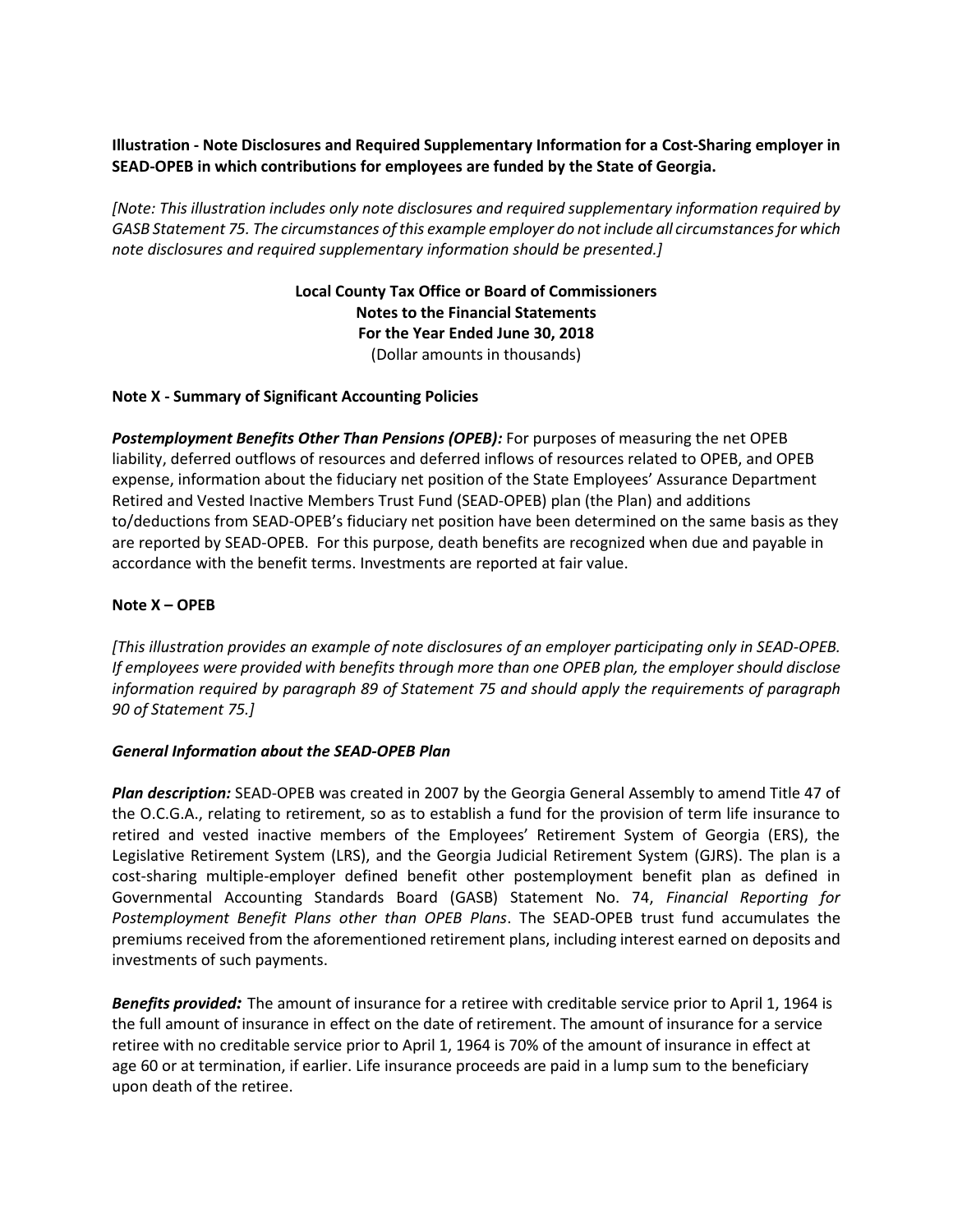*Contributions*: {*For ERS Employers -}* Pursuant to O.C.G.A. 47-2-292(a) the Department of Revenue receives an annual appropriation from the Georgia General Assembly to be used to fund the employer contributions for local county tax commissioners and employees. Pursuant to O.C.G.A. 47-2-290(a) the Council of State Courts (CSC) and the Prosecuting Attorneys' Council (PAC) receive annual appropriations from the Georgia General Assembly for employer contributions of local employees in State Courts in Bibb, Chatham and DeKalb counties. {*For JRS Employers -}* Pursuant to O.C.G.A. 47-23-81 the employer contributions for state court judges and solicitors are funded by the State of Georgia on behalf of the local county employers and pursuant to O.C.G.A. 47-23-82 the employer contributions for juvenile court judges are funded by the State on behalf of local county employers.

### *OPEB Liabilities and OPEB Expense*

At June 30, 2018, the Office/Board did not have a liability for a proportionate share of the net OPEB liability because of the related State of Georgia support. The amount of the State's proportionate share of net OPEB liability associated with the Office/Board is as follows:

State of Georgia's proportionate share of the Net OPEB Liability associated with the Office/Board  $\frac{1}{2}$  XX,XXX

For the year ended June 30, 2018, the Office/Board recognized OPEB expense of \$X,XXX and OPEB revenue of \$X,XXX for support provided by the State of Georgia.

*Actuarial assumptions:* The total OPEB liability as of June 30, 2017 was determined by an actuarial valuation as of June 30, 2016 using the following actuarial assumptions, applied to all periods included in the measurement:

| Inflation                  | 2.75%                                       |
|----------------------------|---------------------------------------------|
| Salary increases:          | Includes inflation                          |
| <b>ERS</b>                 | $3.25 - 7.00\%$                             |
| <b>GJRS</b>                | 4.50%                                       |
| <b>LRS</b>                 | N/A                                         |
| Investment rate of return  | 7.50%, net of OPEB plan investment expense, |
|                            | including inflation                         |
| Healthcare cost trend rate | N/A                                         |

Postretirement mortality rates were based on the RP-2000 Combined Mortality Table with future mortality improvement projected to 2025 with the Society of Actuaries' projection scale BB and set forward 2 years for both males and females for service retirements and dependent beneficiaries. There is a margin for future mortality improvement in the tables used by the plan.

The actuarial assumptions used in the June 30, 2016 valuation were based on the results of an actuarial experience study for the period July 1, 2009 – June 30, 2014.

The long-term expected rate of return on OPEB plan investments was determined using a log-normal distribution analysis in which best-estimate ranges of expected future real rates of return (expected nominal returns, net of plan investment expense and the assumed rate of inflation) are developed for each major asset class. These ranges are combined to produce the long-term expected rate of return by weighting the expected future real rates of return by the target asset allocation percentage and by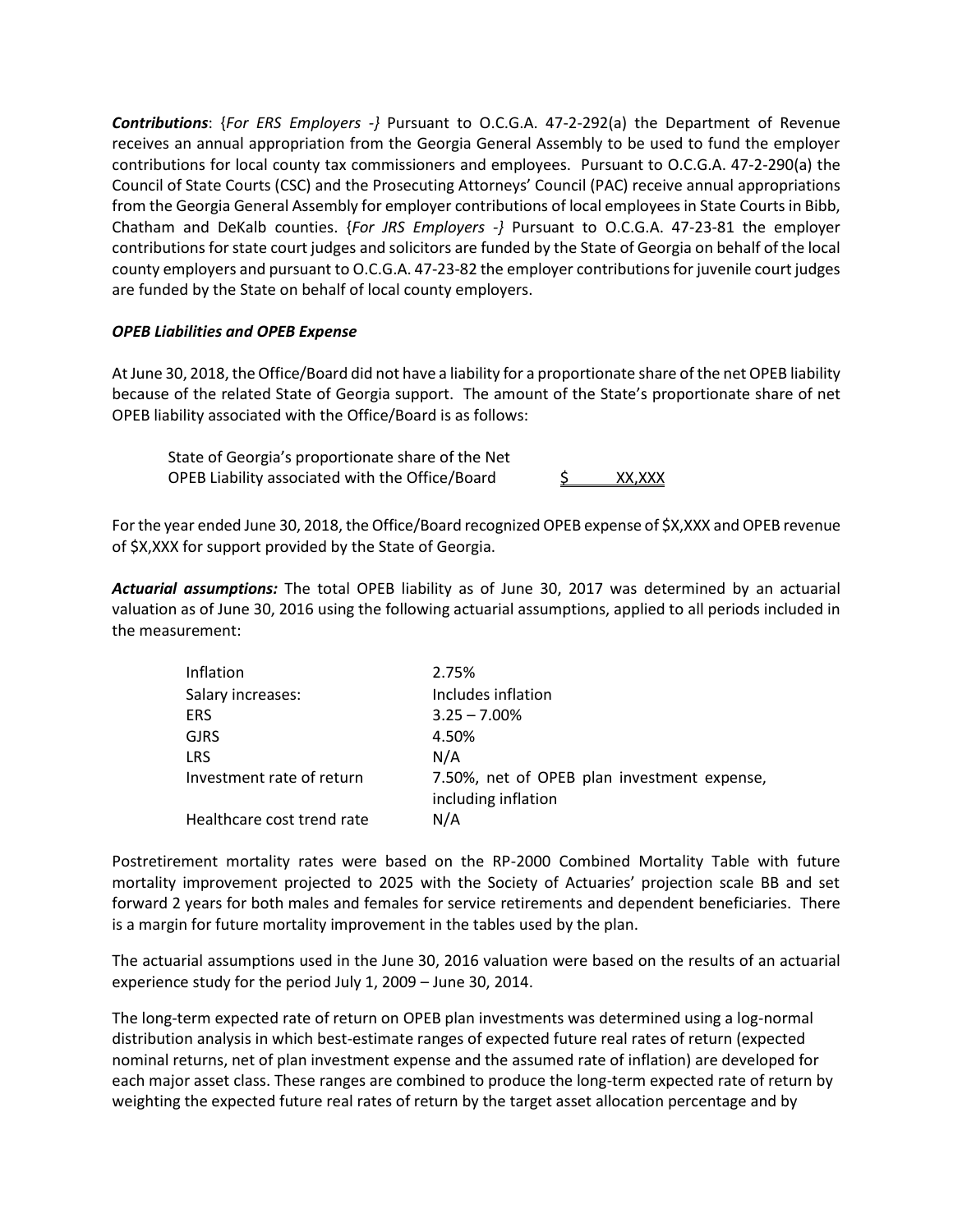adding expected inflation. The target asset allocation and estimates of arithmetic real rates of return for each major asset class are summarized in the following table:

| <b>Asset class</b>                      | <b>Target</b><br>allocation | Long-term<br>expected real<br>rate of return* |
|-----------------------------------------|-----------------------------|-----------------------------------------------|
| Fixed income                            | 30.00%                      | $(0.50)$ %                                    |
| Domestic large equities                 | 37.20                       | 9.00                                          |
| Domestic mid equities                   | 3.40                        | 12.00                                         |
| Domestic small equities                 | 1.40                        | 13.50                                         |
| International developed market equities | 17.80                       | 8.00                                          |
| International emerging market equities  | 5.20                        | 12.00                                         |
| Alternatives                            | 5.00                        | 10.50                                         |
| Total                                   | 100.00%                     |                                               |

\* Rates shown are net of inflation

*Discount rate:* The discount rate used to measure the total OPEB liability was 7.50%. The projection of cash flows used to determine the discount rate assumed that plan member contributions will be made at the current contribution rate and that employer and State of Georgia contributions will be made at rates equal to the difference between actuarially determined contribution rates and the member rate. Based on those assumptions, the OPEB plan's fiduciary net position was projected to be available to make all projected future benefit payments of current plan members. Therefore, the long-term expected rate of return on OPEB plan investments was applied to all periods of projected benefit payments to determine the total OPEB liability.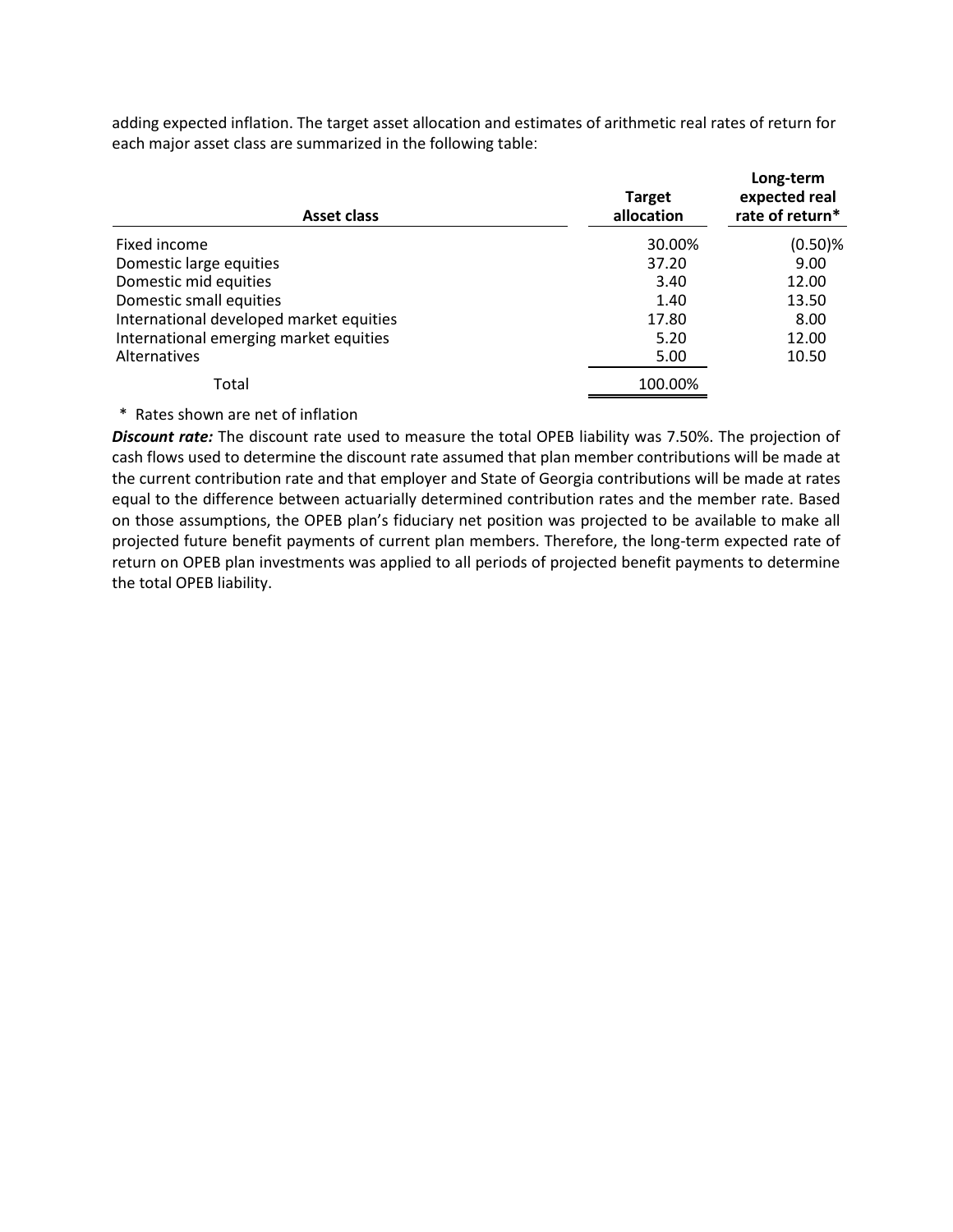# **Local County Tax Office or Board of Commissioners Required Supplementary Information Schedule of Proportionate Share of the Net Pension Liability For the Year Ended June 30** (Dollar amounts in thousands)

|                                                                                                                  | 2018          |
|------------------------------------------------------------------------------------------------------------------|---------------|
| Office's/Board's proportion of the net OPEB liability<br>(asset)                                                 | X.XXX%        |
| Office's/Board's proportionate share of the net OPEB<br>liability (asset)                                        | \$<br>XX,XXX  |
| State of Georgia's proportionate share of the net OPEB<br>liability (asset) associated with the Office/Board     | \$<br>XX, XXX |
| Total                                                                                                            | \$<br>XX,XXX  |
| Office's/Board's covered payroll                                                                                 | XX,XXX        |
| Office's/Board's proportionate share of the net OPEB<br>liability (asset) as a percentage of its covered payroll | N/A           |
| Plan fiduciary net position as a percentage of the total<br><b>OPEB</b> liability (asset)                        | 130.17%       |

*Note: Schedule is intended to show information for the last 10 fiscal years. Additional years will be displayed as they become available.*